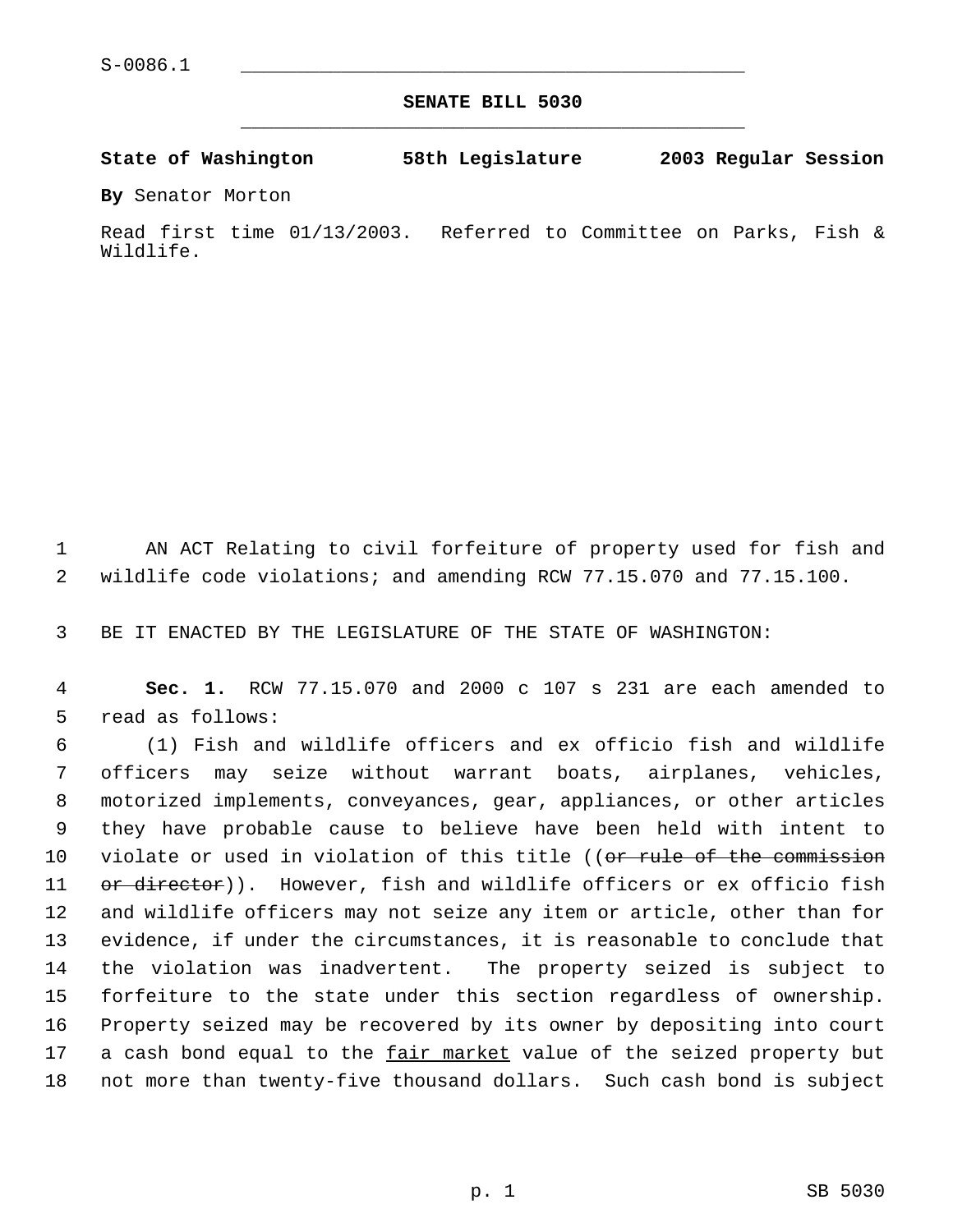to forfeiture in lieu of the property. Forfeiture of property seized under this section is a civil forfeiture against property and is intended to be a remedial civil sanction.

 (2) In the event of a seizure of property under this section, jurisdiction to begin the forfeiture proceedings shall commence upon seizure. Within fifteen days following the seizure, the seizing authority shall serve a written notice of intent to forfeit property on the owner of the property seized and on any person having any known right or interest in the property seized. Notice may be served by any method authorized by law or court rule, including service by certified mail with return receipt requested. Service by mail is deemed complete 12 upon mailing ((within the fifteen-day period following the seizure)).

 (3) Persons claiming a right of ownership or right to possession of property are entitled to a hearing to contest forfeiture. Such a claim shall specify the claim of ownership or possession and shall be made in writing and served on the director within forty-five days of the 17 seizure. The claim may be served by any method authorized by law or court rule, including service by certified mail with return receipt 19 requested. Service by mail is deemed complete upon mailing. If the seizing authority has complied with notice requirements and there is no claim made within forty-five days, then the property shall be forfeited to the state.

 (4) If any person timely serves the director with a claim to property, the person shall be afforded an opportunity to be heard as to 25 the person's claim or right. The hearing shall be ((before the 26 director or director's designee, or)) before an administrative law judge appointed under chapter 34.12 RCW, except that a person asserting a claim or right may remove the matter to a court of competent jurisdiction if the aggregate value of the property seized is more than five thousand dollars. Removal may only be accomplished according to the rules of civil procedure.

 (5) The hearing to contest forfeiture and any subsequent appeal 33 shall be as provided for in chapter  $34.05$  RCW(( $\frac{1}{100}$  administrative 34 procedure act)). The seizing authority has the burden ((to demonstrate that it had reason to believe)) of production and proof by a preponderance of the evidence that the property was held with intent to 37 violate or was used in violation of this title ((or rule of the commission or director. The person contesting forfeiture has the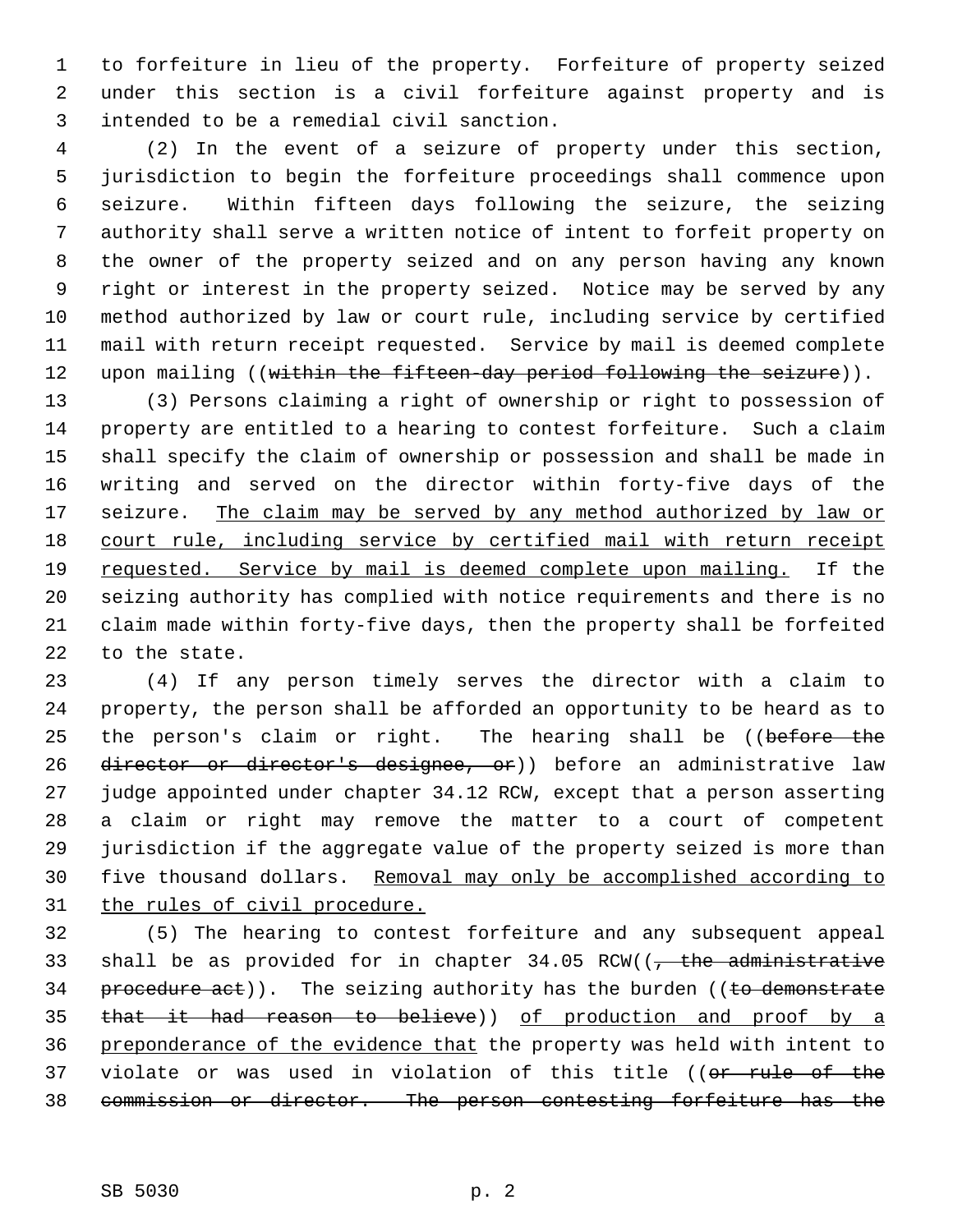1 burden of production and proof by a preponderance of evidence)). It is 2 a defense that the person owns or has a right to possess the property 3 and:

 4 (a) That the property was not held with intent to violate or used 5 in violation of this title; or

6 (b) ((If the property is a boat, airplane, or vehicle,)) That the 7 illegal use or planned illegal use of the ((boat, airplane, or 8 vehicle)) property occurred without the owner's knowledge or consent, 9 and that the owner acted reasonably to prevent illegal uses of ((such 10 boat, airplane, or vehicle)) the property.

11 (6) A forfeiture of ((a conveyance)) property encumbered by a perfected security interest is subject to the interest of the secured party if the secured party neither had knowledge of nor consented to the act or omission. No security interest in seized property may be perfected after seizure.

16 (7) If seized property is forfeited under this section, the 17 department ((may retain it for official use unless the)) shall destroy 18 property that is required to be destroyed, ((or upon application by any 19 <del>law enforcement agency of the state, release such property to the</del> 20 agency for the use of enforcing this title, or)) sell ((such)) all 21 other forfeited property, and deposit the proceeds to the wildlife 22 fund, as provided for in RCW 77.12.170.

23 (8) The department shall promptly return all property to the 24 claimant upon a determination by the administrative law judge or court 25 that the claimant is the present owner or is legally entitled to 26 possession of the seized property.

27 (9) In any proceeding to forfeit property under this title, where 28 the claimant substantially prevails, the claimant is entitled to 29 reasonable attorneys' fees reasonably incurred by the claimant.

30 **Sec. 2.** RCW 77.15.100 and 2000 c 107 s 235 are each amended to 31 read as follows:

 (1) Unless otherwise provided in this title, fish, shellfish, or wildlife unlawfully taken or possessed, or involved in a violation shall be forfeited to the state upon conviction. Unless already held by, sold, destroyed, or disposed of by the department, the court shall order such fish or wildlife to be delivered to the department. Where